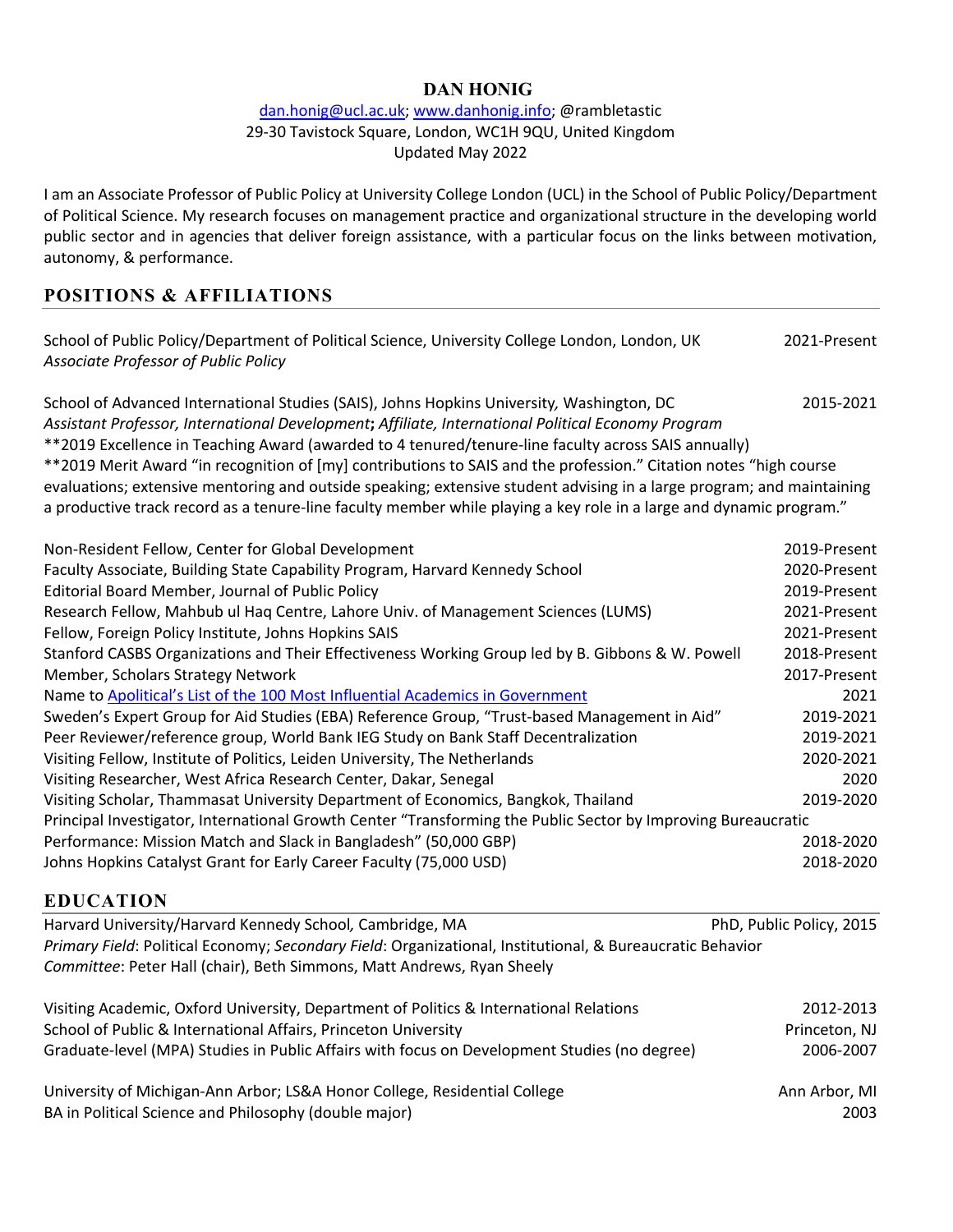## **BOOK**

Honig, D. (2018). Navigation by Judgment: Why and When Top-down Management of Foreign Aid Doesn't Work. *Oxford University Press.* 

- Reviewed in *Public Administration Review* (by Jennifer Murtazashvili; 80:5, 904-905), *Perspectives on Politics* (by Matt Winters; 17:4, 1247-1249), and *Governance* (by Larry Schroeder; 32:1, 195-197) and in prominent practitioner-oriented fora, including by Lant Pritchett, Duncan Green, and DevPolicy
- Academic presentations at Harvard Kennedy School, Oxford Blavatnik, Stanford, London School of Economics, University of Michigan (twice - Political Science & Ford School), University of Manchester, Kings College London, Georgetown, Australian National University, Ohio State, University of Texas, & Texas A&M

# **PUBLIC IMPACT**

- Research referenced multiple times in US congressional testimony, in the UK Parliament (including by an MP), USAID policy documents, World Bank operational reforms, major INGO policy guidance and training materials, in the New York Times, etc.
- Presentations at a variety of aid agencies including the US Agency for International Development (multiple times), US Millennium Challenge Corporation, World Bank (multiple to staff), World Bank Executive Board, Swedish International Development Agency (SIDA) senior management and staff, KfW (Germany's development bank), European Commission, UK Department for International Development, International Fund for Agricultural Development, Australian Aid (DFAT), and OECD Development Assistance Committee secretariat (Paris); also talks at development think tanks including the Center for Global Development DC, Center for Global Development Europe, Carnegie Institute, Overseas Development Institute, Brookings, Feedback Labs, and at foundations including the Hewlett Foundation and the Gates Foundation.
- Keynotes: 2019 Research for Development Impact conference (Australia's largest annual development convening); 2022 European Evaluation Society Biennial Conference (Copenhagen)
- Involvement in reform efforts in a number of aid agencies
- Peer reviewer for World Bank Independent Evaluation Group, Sweden's Expert Group on Aid Studies (EBA), and others
- Curator of the Project Performance Database (PPD), world's largest database of development project outcomes (over 20,000 projects from 12 agencies)

# **ACADEMIC JOURNAL PUBLICATIONS**

Honig, D., Lall, R., and Parks, B. (early view). When Does Transparency Improve Institutional Performance? Evidence from 20,000 Aid Projects in 183 Countries. *American Journal of Political Science.*

Bisbee, J. & D. Honig. (2022) "Flight to Safety: COVID-Induced Risk Aversion in 2020 Democratic Primary Vote Choice." *American Political Science Review* 116 (1), 70-86.

Honig, D. (2021) Supportive Management Practice and Intrinsic Motivation Go Together in the Public Service. *Proceedings of the National Academy of Sciences* 118 (13).

Borragina-Ballard, L., J. Sobeck, & D. Honig. (2021) What Motivates Highly Trained Child Welfare Professionals to Stay or Leave?" *Child & Youth Services Review* 124*.*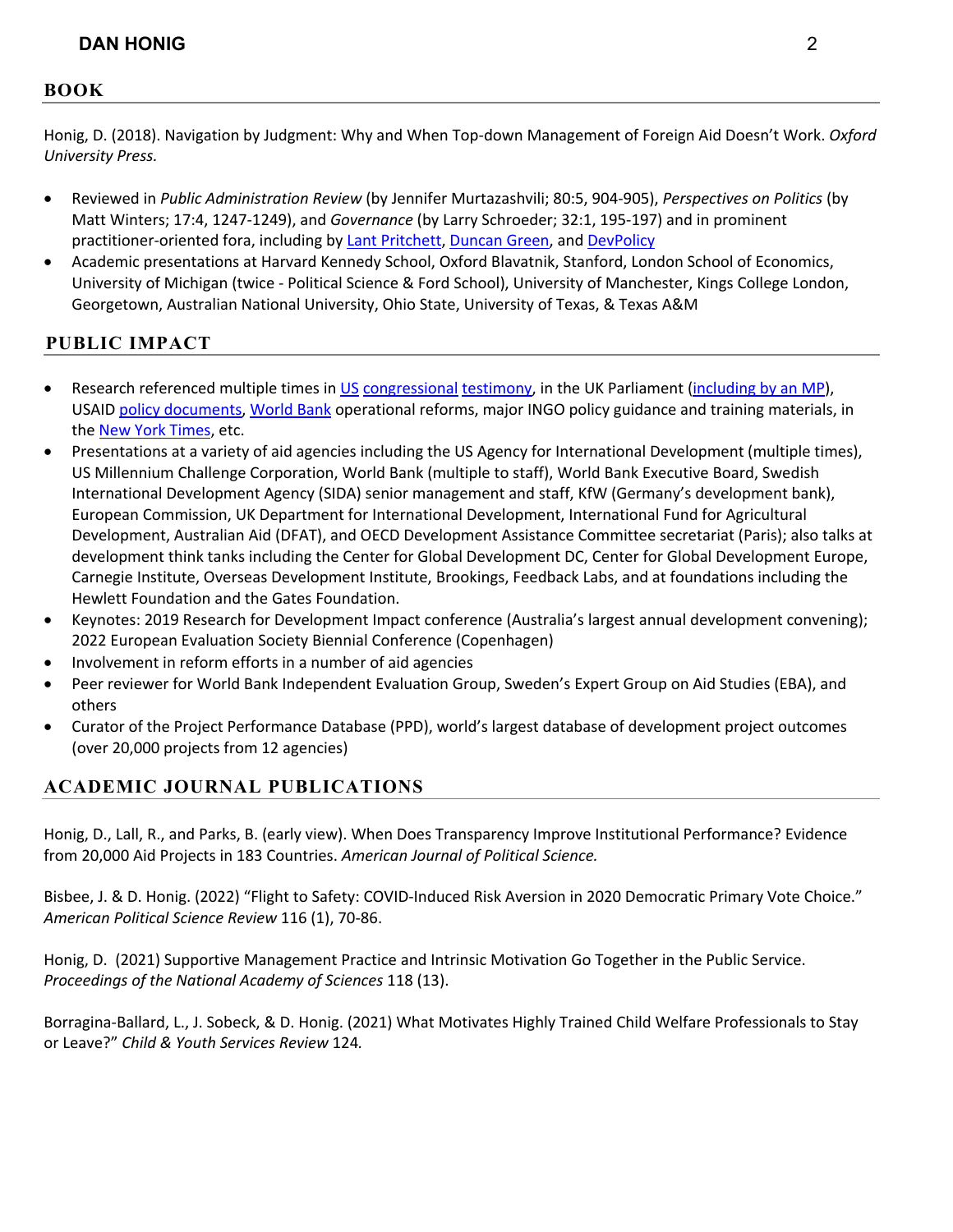Bertelli, A., M. Hassan, D. Honig, D. Rogger, & M. Williams. (2020). An Agenda for the Study of Public Administration in Developing Countries. *Governance* 33:4, 735-748.

Honig, D. (2020). Information, Power, & Location: World Bank Staff Decentralization and Aid Project Success. *Governance* 33:4, 749-769.

Bisbee, J. & D. Honig. (2020). Flight to Safety: 2020 Democratic Primary Election Results and COVID-19. *Journal of COVID Economics* 3, 54-84.

Honig, D. & C. Weaver. (2019). A Race to the Top?: The Aid Transparency Index and the Social Power of Global Performance Indicators. *International Organization* 73:3, 579-610.

\*\*Reprinted (with some alterations/improvements) in Kelley, J. & B. Simmons (editors), 2020. The Power of Global Performance Indicators, Cambridge University Press. Chapter 5, 157-191.

Honig, D. (2019). "Case Study Design and Analysis as a Complementary Empirical Strategy to Econometric Analysis in the Study of Public Agencies: Deploying Mutually Supportive Mixed Methods". *Journal of Public Administration Research and Theory* 29:2, 299-317.

Honig, D. (2019). "When Reporting Undermines Performance: The Costs of Politically Constrained Organizational Autonomy in Foreign Aid Implementation". *International Organization* 73:1, 171-201.

Honig, D. and N. Gulrajani. (2018). "Making Good On Donors' Desire to Do Development Differently". *Third World Quarterly* 39:1, 68-84.

Grossman, S. & D. Honig. (2017). "Evidence from Lagos on Discrimination across Ethnic and Class Identities in Informal Trade". *World Development* 96: 520-528.

## **OTHER PUBLICATIONS**

Honig, D. (2022). Managing for Motivation as Public Performance Improvement Strategy in Education & Far Beyond. Center for International Development at Harvard University Working Paper #409.

Honig, D. (2022). Effectiveness is in the Details: Realizing the Promise of Localization Requires Rethinking USAID's Administrative Process. In Ingram, G. Locally Driven Development: Overcoming the Obstacles. Brookings Global Working Paper #173, Brookings Institution.

Honig, D. (2020). Actually Navigating by Judgment: Towards a New Paradigm of Donor Accountability Where the Current System Doesn't Work. Center for Global Development Policy Paper 169. Washington, DC: Center for Global Development. Linked policy brief: Honig, D. (2020). Managing Better: What All of Us Can Do to Encourage Aid Success. Center for Global Development, February 5, 2020.

Honig, D., Lall, R., and Parks, B. (2020). When Does Transparency Improve Institutional Performance? Evidence from 20,000 Aid Projects in 183 Countries. AidData Working Paper #100. Williamsburg, VA: AidData at William & Mary.

Bisbee, J. & D. Honig. (2020). Sanders was losing to Biden anyway. But he lost more in areas with coronavirus cases. Washington Post Monkey Cage, April 2, 2020.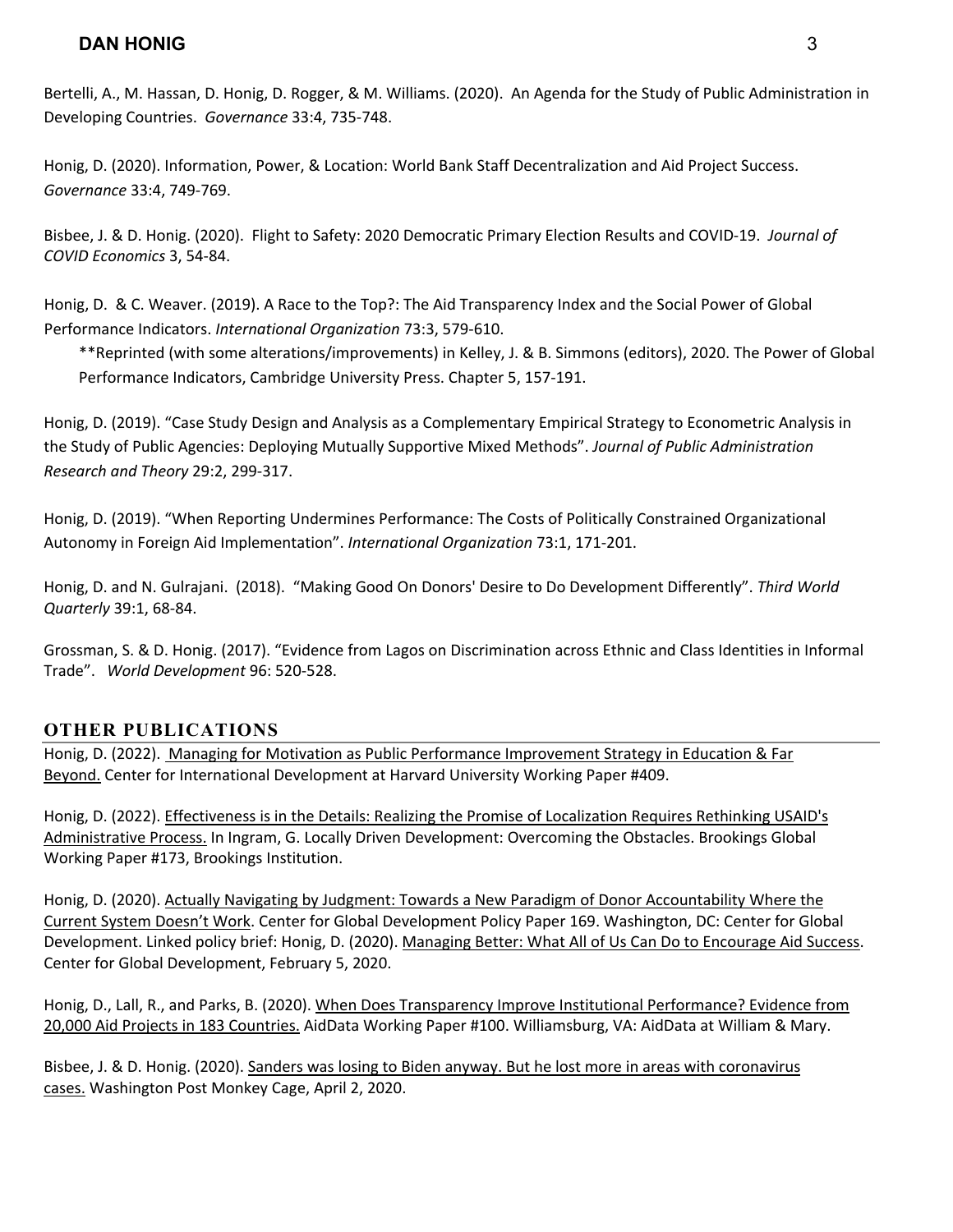Campbell, S., D. Honig, and S. Rose. (2020). Creating an Accountability Framework that Serves the Global Fragility Act's Mission. Center for Global Development Note.

Honig, D. (2020). Tyranny of Metrics by Jerry Z. Muller (Book Review). *Governance* 33:3, 714-717.

Honig, D. and Lant Pritchett. (2019). The Limits of Accounting-Based Accountability in Education (and Far Beyond): Why More Accounting Will Rarely Solve Accountability Problems. Center for Global Development Working Paper 510. Washington, DC: Center for Global Development. Also issued as Research on Improving Systems in Education (RISE) Working Paper 19-030. Linked blog: Honig, D. (2019). Putting "Account" at the Center of "Accountability": Why ICT Won't Improve Education Systems (and Beyond), and What Will. Center for Global Development, May 24, 2019. \*\*\*Blog reprinted (with some edits) in *Impact Magazine*, October 2019.

Honig, D. (2019). The Power of Letting Go. *Stanford Social Innovation Review,* Winter 2019.

Barma, N., S. Campbell, D. Honig, R. Ginty, & J. Rovner (2019). Roundtable on Campbell's *Global Governance & Local Peace: Accountability & Performance in International Peacebuilding*. Roundtable 10-24, H-Diplo/ISSF.

Honig, D. (2019). Let Local Leaders Lead: Why Donors Should Create More Space for Local Leadership. Development Leadership Program Blog, September 27. Center for Global Development version here.

Honig, D. (2018). The Development Dance: How Donors and Recipients Negotiate the Delivery of Foreign Aid by Haley Swedlund. (Book Review) *Perspectives on Politics* 16:4, 1233-1234.

Honig, D. & S. L. Cramer. (2017). Strengthening Somalia's systems smartly: a country systems risk benefit analysis. Washington, D.C.: World Bank Group.

Honig, D. (2017). How Frequent Reporting of Quantitative Accountability Measures Can Undermine Bureaucratic Performance. Basic Facts Brief, Scholars Strategy Network.

Honig, D. & J. Johnson (2017). Body Cameras Work - Just Not in the Way You Think. National Police Foundation.

Gulrajani, N. & D. Honig (2016). Reforming donors in fragile states: Using public management theory more strategically. ODI Report, April 2016.

Honig, D. (2016). More Autonomy for Donor Organizations and Their Agents (Sometimes): Bringing Organizational Behavior and Management Theory to Foreign Aid Delivery. Winner of the GDN Next Horizons 2014 Essay Contest, Supported by the Bill and Melinda Gates Foundation.

# **PAST AWARDS, FELLOWSHIPS & GRANTS, & FORMER AFFILIATIONS**

*Winner, 2014 Next Horizons Essay Contest "Fresh Ideas on the Future of Foreign Aid" from GDN/Gates Foundation. Essay:* "More Autonomy for Donor Organizations & Their Agents (Sometimes): Bringing Organizational Behavior and Management Theory to Foreign Aid Delivery." 13 winners from 1,470 entries *National Science Foundation (NSF) Graduate Research Fellow* 2010-2015 *Doctoral Fellow, IGERT Harvard Multidisciplinary Program in Inequality & Social Policy* 2011-2015 *Graduate Affiliate, Harvard Institute for Quantitative Social Science (IQSS)* 2014-2015 *Member,* 2015 Academy of Management All-Academy Theme Committee 2014-2015 *Organizer, Harvard Kennedy School Workshop on Institutions and Public Policy* 2013-2014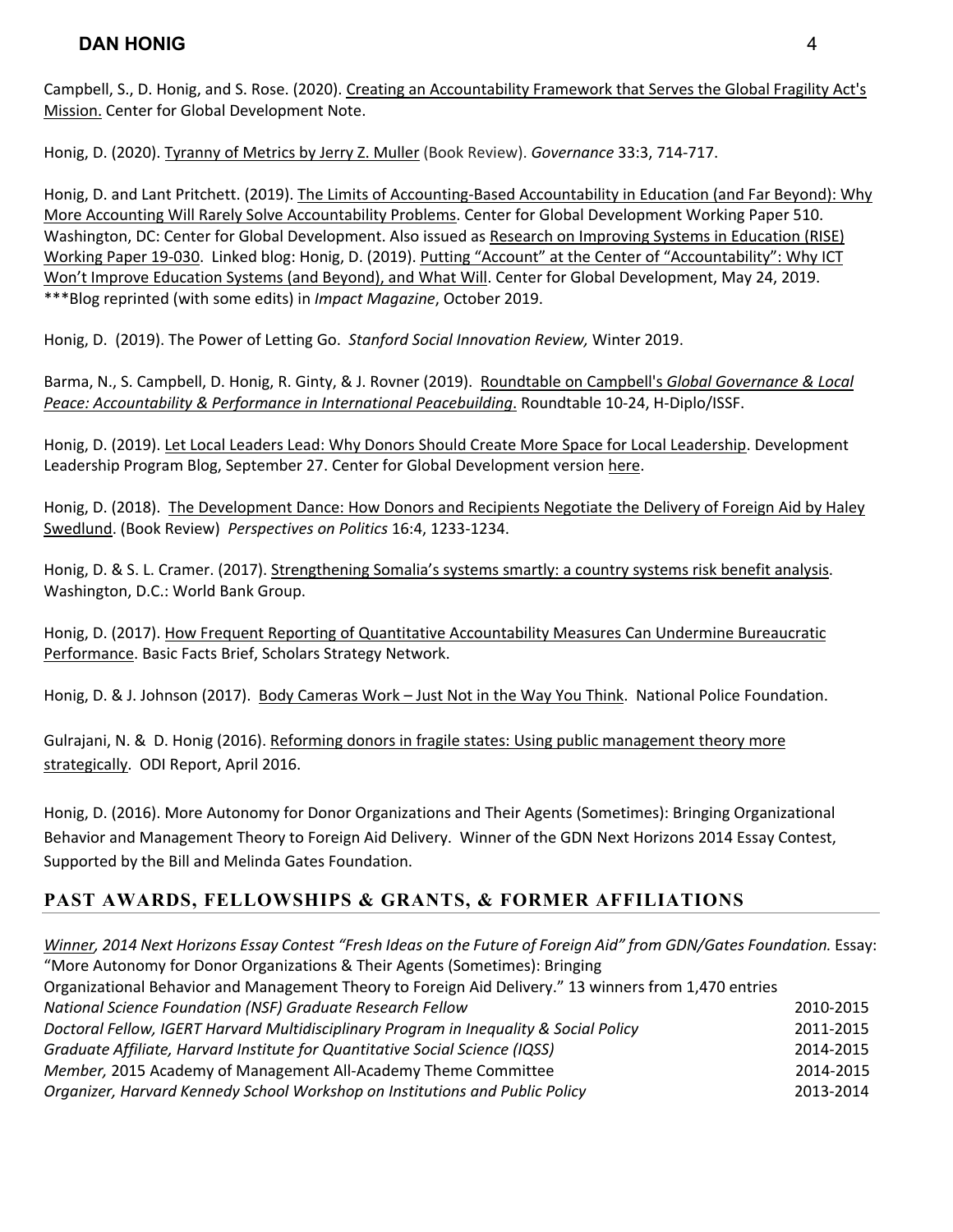# **SELECTED INVITED PRESENTATIONS/CONFERENCES**

- Norad (Norway)/Sida (Sweden) Senior Leadership Joint Workshop on "Tomorrow's Aid Today", November 2021
- MIT GovLab, November 2021
- Oxford Blavatnik PeopleGov International Meeting, November 2021
- Norwegian Knowledge Bank, November 2021
- Center for Policy Research (India), November 2021
- World Bank IEG Launch of Report on Changing Outcome Orientation/Country Results Framework (250+ people), March 2021
- Research on Improving Systems of Education (RISE) Webinar Bureaucratic Barriers in Education, Dec 2020
- OECD Effective Institutions Platform Annual Meeting, Dec 2020
- Co-organized APSA Annual Meeting Mini-Conference on "Frontiers of Research in Bureaucratic Politics & Management", September 2020
- Sida (Swedish Aid) Forum on Working Adaptively, Stockholm, March 2020
- Gates Foundation/Blavatnik Conference on Supporting Evidence Use and Creation in Government, London, Feb 2020
- Overseas Development Institute 2020 Public Finance Conference, London, February 2020
- Sida (Swedish Aid) Senior Management Retreat on Organizational Reform, January 2020
- Singapore Management University, November 2019
- Thamassat University (Bangkok), October 2019
- Keynote on "Letting the Pilot Steer: How Donor Practice Can Better Support Local Leadership" at Research for Development Impact/La Trobe University (Melbourne) Annual Conference, June 2019
- "Can We Do Development Better" Public Event, UCL London, November 2018
- Stanford Center for Advanced Study in the Behavioral Sciences (CASBS) Summer Institute on Organizations and their Effectiveness, July 2018
- World Bank "Moving the Needle" Governance Global Practice Convening, June 2018
- World Bank Fragility, Conflict, and Violence group, October 2017
- USAID Democracy, Human Rights, and Governance group, September 2017
- Society for International Development public panel, June 2017
- Frontiers in Public Administration and Policy Implementation, NYU, May 2017
- World Bank Development Impact Monitoring and Evaluation Group, April 2017
- Public panel on the Future of Aid Agencies, Center for Global Development, June 2016
- Public panel on Institutional Change in the Aid Sector, Brookings Institution, June 2016
- Center for Global Development Invited Research Presentation, Feb 2016
- Overseas Development Institute (ODI), London, UK, January 2015
- Behavioural Insights Team, London, UK, January 2015
- Department for International Development (DFID), London, UK, January 2015
- Stanford PACS Junior Scholars Forum, Palo Alto, CA, June 2014
- Center for Global Development/Modernizing Foreign Assistance Network (MFAN), Washington, DC, June 2014
- World Bank Public Sector Governance and the Fragile and Conflict Affected States Groups, June 2014
- Thamassat University, Bangkok, Thailand, May 2014
- Africa Governance Initiative Office of Tony Blair, London, UK, May 2014
- Public Affairs Research Institute, Johannesburg, South Africa, April 2014

# **COURSES TAUGHT**

*International Public Policy (UCL PUBL 0090; Term 1 2021)*

*Development Proseminar/Introduction to Development (SAIS SA.400.821; Fall 2015, 2016, 2017, 2018, 2020) Managing and Delivering Development Assistance (SAIS SA.400.776; Fall 2015, Spring 2017, Spring 2018) Instructor, External Interventions to Reduce Poverty – Foreign Aid (Harvard Economics 970; Spring 2012, 2014)*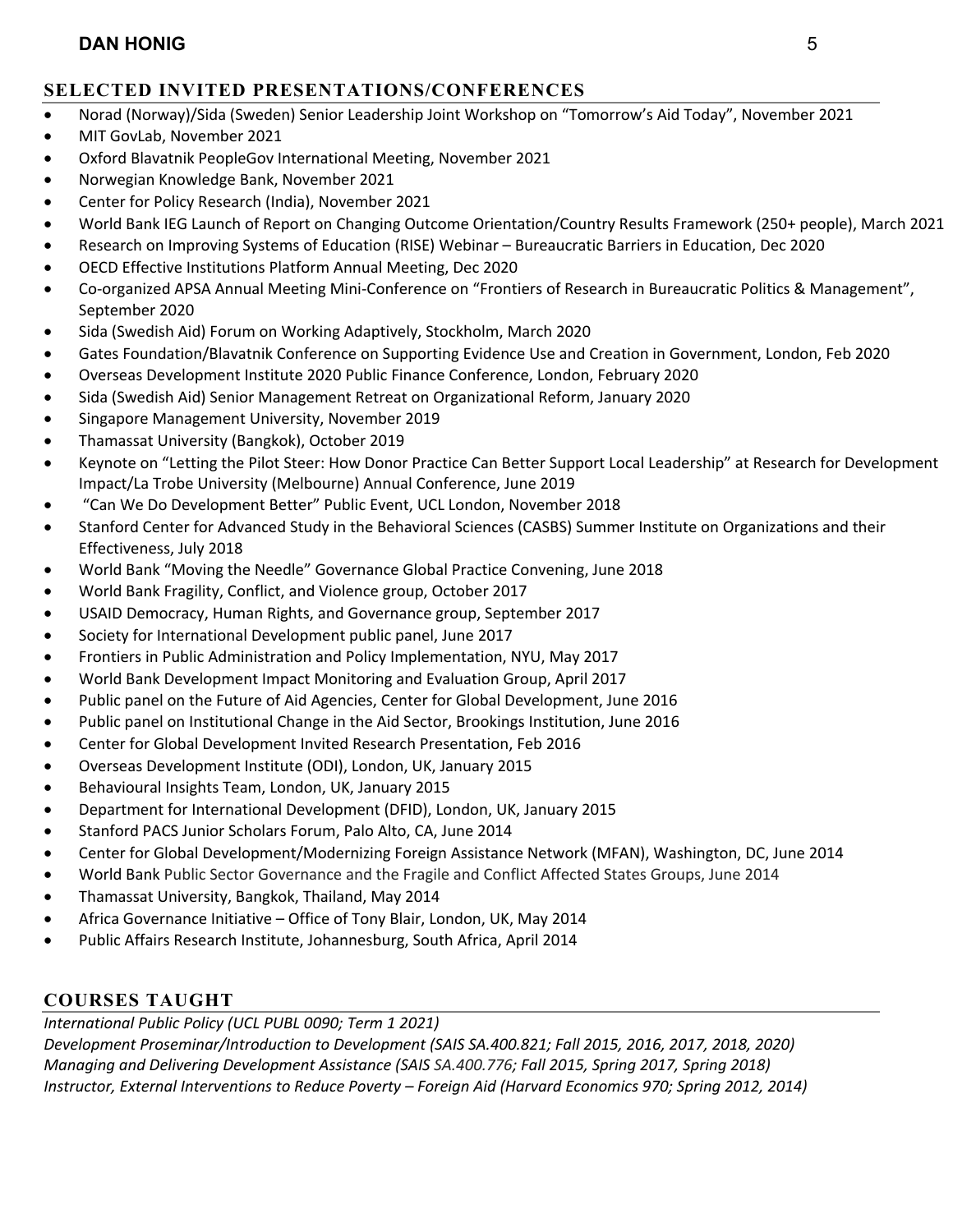## **PROFESSIONAL WORK EXPERIENCE (SELECTED POSITIONS)**

### *Technical Expert,* **Nepal Influencing Project (UK FCDO/Abt) London, UK & Kathmandu, Nepal**

Technical expert on work to understand UK government's efforts to influence developing world actors as part of a larger team. We aim to develop practical tools to help UK government think about the benefits and costs of particular influencing strategies and how they can best be assessed and improved.

## *Risks and Benefits of Use of Somalia Country Systems,* **World Bank Washington, DC/Kenya/Somalia**

May 2017-November 2017

Co-authored a study on the risks and benefits of the use of country systems, arguing that donors' statebuilding objectives in Somalia augur for increased use of country systems. It suggested bureaucratic changes in approval processes and how they might benefit outcomes.

### *Future of Aid Agencies, Overseas Development Institute* **London, UK and the London, UK** April 2015, 2016

In 2015 and 2016 I participated in and helped deliver analytic content for ODI's convening of donor agencies from across OECD-DAC and beyond (Qatar, China, etc.).

### *Facilitator/Presenter,* **Collaborative Africa Budget Reform Initiative (CABRI) Johannesburg, South Africa** April 2014

Delivered training for CABRI's 2<sup>nd</sup> Agricultural Dialogue, focused on tools to evaluate spending impact in the agricultural sector. This included evaluation techniques and dialogue around systematizing evaluation practices and donor dialogue. Participants included senior policymakers (Deputy Ministers, Directors, etc.) from 14 sub-Saharan African countries.

### *Design Team Member,* **South Sudan Partnership Fund Juba, South Sudan**

June 2013-February 2014

I assisted the Government of South Sudan and development partners in the design of a new multi-donor pooled fund, which had innovative features designed to balance the need to ensure monies were spent as intended with putting government in the driver's seat regarding the uses of funds, as well as using government systems with the goal of strengthening same.

## *Support to Liberia's Aid Management Unit***, Overseas Development Institute (ODI) Monrovia, Liberia**

March 2011-June 2012 (both remote and in-country)

- Ø Assisted in the finalization of Liberia's Aid Management Policy on contract from ODI's Budget Support Initiative (BSI)
- $\triangleright$  Supported reorganization of MoF's Aid Management Unit to implement the policy's mandate
- $\triangleright$  Engaged in direct capacity development as well as training and staffing plans
- $\triangleright$  Worked to encourage budget support and commence work on the division of labor agenda

# *Aid Management Advisor to the Minister of Finance* **Monrovia, Liberia**

August 2008 – August 2009

In this position as part of a government-executed, World Bank-funded Economic Governance and Institutional Reform Project (EGIRP), I worked to build a unit in the Ministry of Finance (MoF) capable of serving as the focal unit at MoF for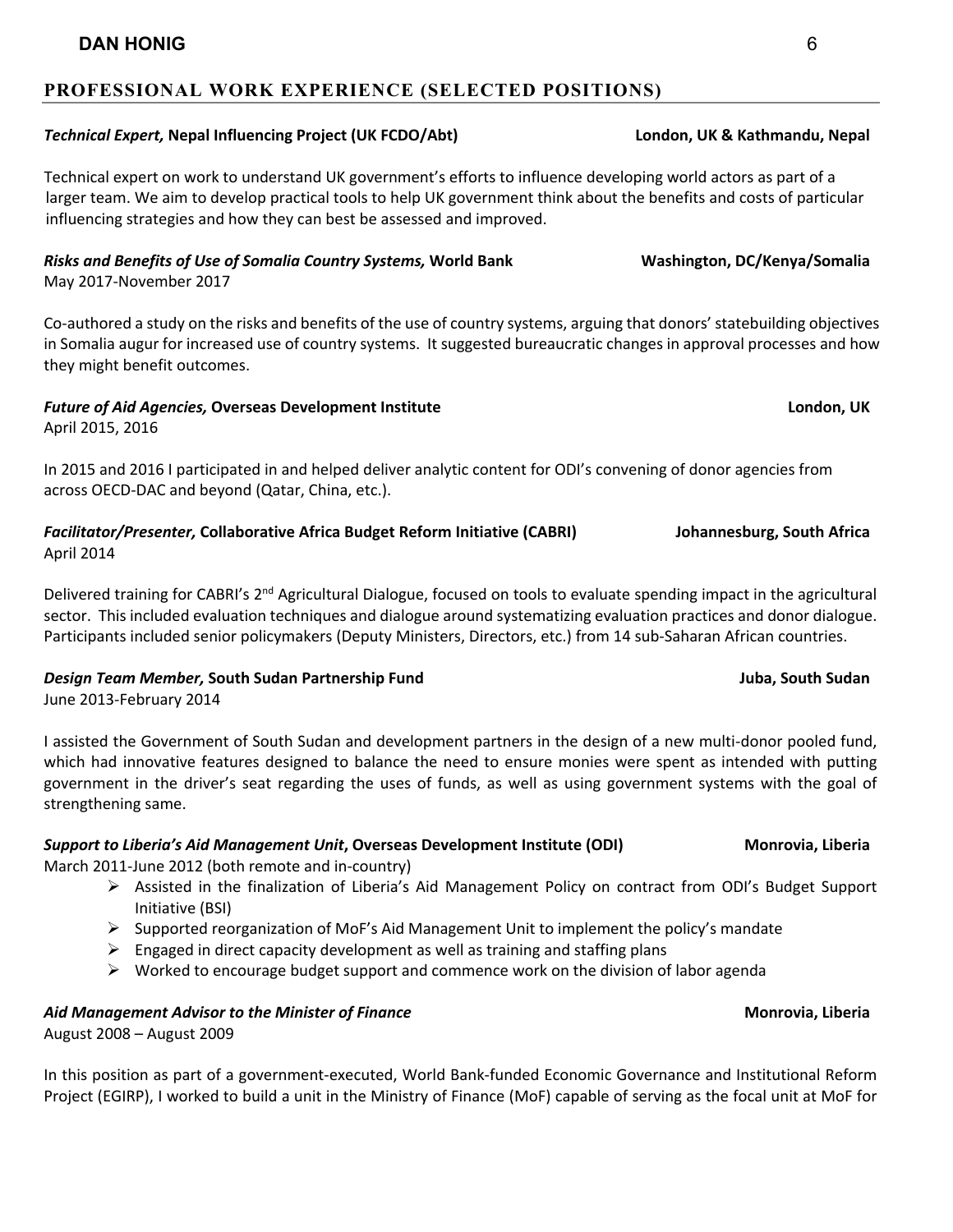relationships with international partners and to track donor disbursements to strengthen the national budget. I also participated in and advised on Liberia's interactions with international partners and public financial management (PFM) reform, and led the technical work on Liberia's Budget Support Working Group (BSWG), a multi-stakeholder forum for discussing PFM progress and challenges, as well as serving as technical focal point for partner budget support operations (including those of the EC and the ADB). I:

- $\triangleright$  Established a unit in the Ministry of Finance capable of performing aid management tasks;
- $\triangleright$  Led the process of developing Liberia's first-ever comprehensive report on aid flows as an annex to the national budget;
- $\triangleright$  Contributed to the process of developing intergovernmental aid architecture;
- $\triangleright$  Served as Ministry of Finance's focal point on negotiations with most international partners and the vetting of all aid agreements; worked to establish new business processes in these regards inside MoF;
- $\triangleright$  Led the updating and modification of the PFM Action Plan established by Government and discussed with stakeholders at the June 2008 Berlin Liberia Poverty Reduction Forum;
- $\triangleright$  Coordinated technical work on behalf of GoL around the finalization of Liberia's 2009 PEMFAR;
- $\triangleright$  Worked to increase budget support to Liberia, including playing key roles in new funds of 20+ million USD from the African Development Bank and 45+ million USD (over 2 years) from the EU (Liberia had previously received less than 15 million USD total in budget support since the end of the war);
- $\triangleright$  Coordinated MoF's engagement with international partner missions (scoping, assessment, evaluation, etc.)

# **Special Assistant to the Minister of Finance (Scott Fellow)** Montowia, Liberia **Monrovia**, Liberia

June 2007- July 2008

This fellowship program, funded by the Scott Family Foundation via the Center for Global Development, allowed me to work closely with the Minister of Finance, Antoinette M. Sayeh, during a critical period in Liberia's post-conflict development. My role was essentially to assist the minister in implementing her agenda in the ways in which she best saw fit. I:

- $\triangleright$  Coordinated the technical work around the development of Liberia's first full Poverty Reduction Strategy (PRS) and drafted sections of the document
- $\triangleright$  Worked closely with others in coordinating the clearance of Liberia's arrears to the IMF, WB, and ADB, assisting in Liberia's Paris Club Negotiations, and furthering negotiations with Liberia's commercial and other multilateral creditors
- $\triangleright$  Assisted in the formulation and implementation of PFM reform strategies, including leading the technical work around the creation of Liberia's first PFM action plan, which involved PFM actors across government;
- $\triangleright$  Served as the principal point of contact within the Ministry of Finance for the IMF, WB, and some other bilateral and multilateral donors, and participated in regular meetings (including the 2008 Spring Meetings of the IMF/WB) and negotiations with partners, including around the IMF's Poverty Reduction and Growth Facility (PRGF), the World Bank's response to the 2008 Global Food Crisis, the African Development Bank's Labor-Based Public Works project, and the HIPC Decision Point document (including coordinating the finalization of the HIPC Completion Point Triggers by the Government and negotiation of same with the IMF and WB)
- $\triangleright$  In collaboration with the Liberia Reconstruction and Development Committee (LRDC) and the German Government coordinated the preparatory work for the Liberia Poverty Reduction Forum (LPRF) held in Berlin, Germany, in late June 2008
- $\triangleright$  Supported the Economic Revitalization Pillar of the LRDC, chaired by the Minister of Finance, which coordinates various government agencies and partners' work to revitalize Liberia's economy
- $\triangleright$  Supported Liberia's launch of the Extractive Industries Transparency Initiative (EITI) and the interim secretariat until permanent staff were recruited